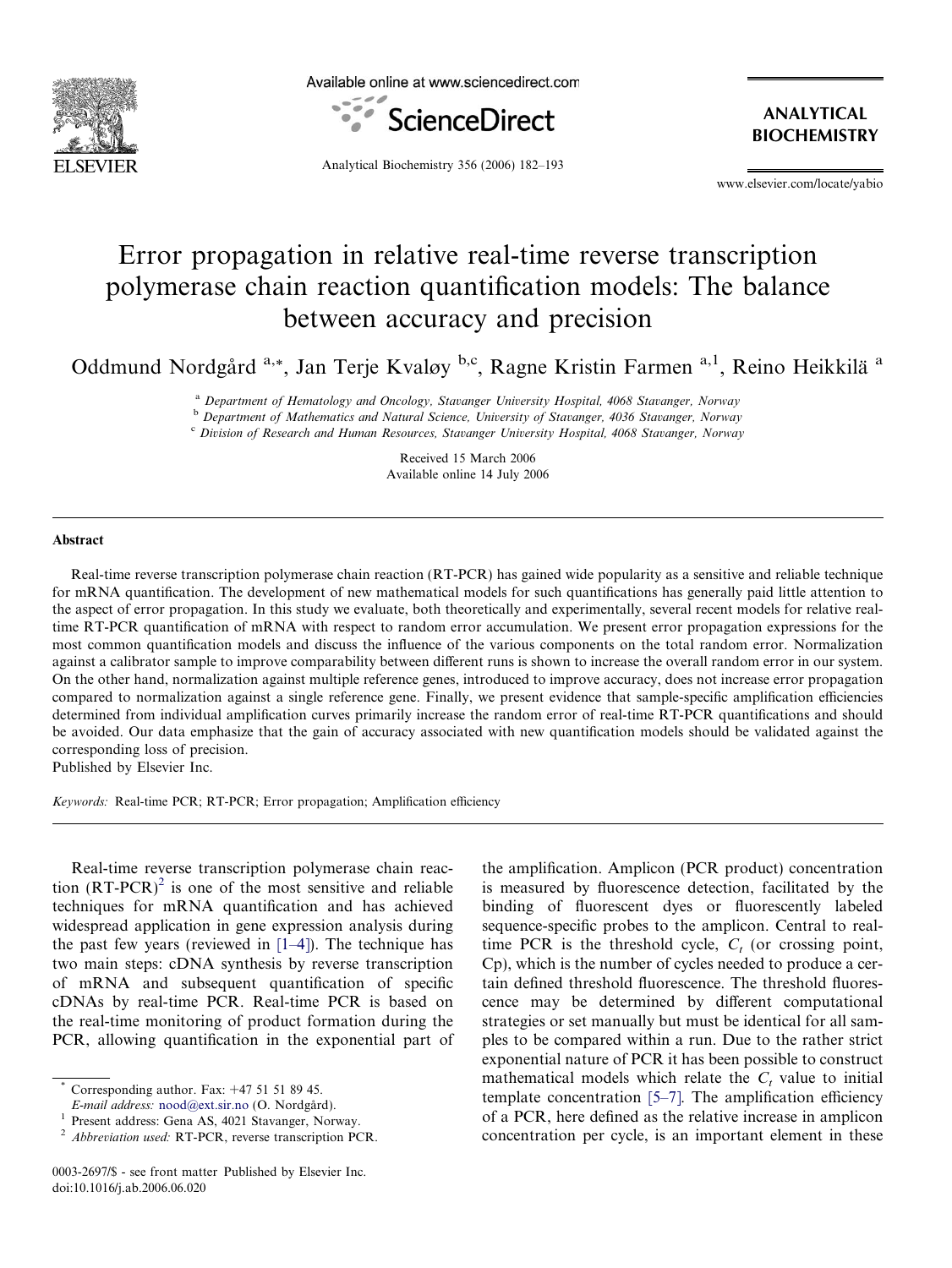models. The simplest models assume all amplification efficiencies to be equal to 2, whereas more accurate models use amplicon-specific amplification efficiencies [\[5,7\].](#page-10-0) Moreover, several methods to determine amplification efficiencies from individual amplification curves have been proposed [\[8–18\].](#page-10-0)

There are two main strategies for mRNA quantification by real-time RT-PCR: absolute and relative quantification [\[4\].](#page-10-0) Absolute quantification is based on standard curves with known amounts of the target molecule. If, as is usually the case, the quantifications are to be performed on cDNA samples from different reverse transcription reactions, this strategy is vulnerable to differences in RNA quality and reverse transcription efficiency. In contrast, with relative quantification the mRNA concentration of interest is determined relative to one or more reference mRNAs in the same cDNA sample [\[4,7\]](#page-10-0). This strategy, however, requires stable expression of the reference genes in the samples that are analyzed. In addition, relative quantification strategies may involve normalization against a calibrator sample to improve comparability between multiple experimental runs.

All kinds of measurements are associated with error. Errors are usually divided into two groups: systematic and random errors [\[19\]](#page-10-0). Systematic errors lead to systematic deviation from the ''true'' values and can usually be traced to specific causes. Random errors are due to inherent variations in all aspects of the quantification process and results in spread of repeated quantifications of the same sample. Systematic error influences the accuracy of a measurement, whereas random error causes reduced precision. When, as in relative RT-PCR quantifications, the differences between samples rather than the absolute levels are considered, random errors will be a larger problem than systematic errors. Random errors in observable quantities are usually estimated by computing the standard deviation, which gives a measure for the spread of repeated measurements of the same quantity. However, very often the quantity of interest is determined indirectly by certain computations based on one or several observables. This is in fact, the case with real-time PCR quantifications. From a simple point of view, quantifications are usually done in replicates and standard deviation for the  $C_t$  values may be obtained. However, the quantity of interest is the initial template concentration, which is a function of the  $C_t$  value and not the  $C_t$  value itself. There are random errors involved in the different elements of this function, implying that error propagation may significantly influence the random error of the final result. We therefore decided to analyze the propagation of random error associated with both simple and more advanced mathematical models for relative real-time RT-PCR quantification of mRNA. Theoretical analyses of the different models were tested experimentally. The experimental analyses were performed with clinical RNA samples that had been collected to validate a relative real-time RT-PCR assay to detect minimal residual disease in lymph nodes from operated colorectal cancer patients. The effects on the overall random error from introducing calibrator normalization, multiple reference genes, and sample-specific amplification efficiencies are presented.

### Materials and methods

## RNA samples

The RNA sample used in the repeated mRNA quantifications was produced by pooling 10 ng total RNA from each of five colon tumors with  $5 \mu$ g total RNA from each of 10 normal lymph nodes  $(50.05 \mu g)$  in total). The normal lymph nodes originated from the resection specimens removed from patients treated for benign colon diseases. The calibrator sample was made by pooling  $1 \mu$ g total RNA from each of five colon tumors with  $5 \mu g$  total RNA from each of 9 normal lymph nodes in a similar way. RNA from clinical samples were chosen to validate an assay for minimal residual disease in lymph nodes from colorectal cancer patients. The collecting of clinical samples was approved by the regional ethical committee.

## DNase treatment and reverse transcription

Total RNA  $(50 \mu g)$  was treated by 50 U RQ1 DNase (Promega) in a total volume of 500  $\mu$ l 1× First Strand Synthesis buffer (Invitrogen) containing 500 U RNase-OUT RNase inhibitor. The reaction mixture was incubated at 37 °C for 30 min and inactivated by adding 10  $\mu$ l RQ1 stop solution and incubating 10 min at 65  $\degree$ C. Complementary DNA was synthesized by M-MLV reverse transcriptase according to the protocol of the manufacturer (Invitrogen). In detail, 100 µl DNase-treated total RNA (containing 10 lg total RNA) was reverse transcribed in a total volume of 200  $\mu$ l, containing 10 pg/ $\mu$ l random nonamer,  $0.5$  mM dNTP,  $10 \mu M$  dithiothreitol,  $2 U/\mu$ l RNaseOUT RNase inhibitor,  $10 U/\mu$ l M-MLV reverse transcriptase, and 20  $\mu$ l 5× FSS buffer (giving a final concentration of  $1 \times$  together with the DNase-treated RNA). The reactions were subsequently diluted with water to 1000  $\mu$ l to obtain a final concentration of 10 ng/ $\mu$ l reverse-transcribed RNA.

#### Primers

The PCR primers were designed to span exon/exon boundaries. The sequences were CK20-F: 5'-ACCTCC CAGAGCCTTGAGAT-3', CK20-R: 5'-TGGCTAAC TGGCTGCTGTAA-3', MUC2-F: 5'-ACTCCAACATCT CCGTGTCC-3', MUC2-R: 5'-AGCCACACTTGTCTG CAGTG-3', BCR-F: 5'-GCTCTATGGGTTTCTGAAT G-3', BCR-R: 5'-AAATACCCAAAGGAATCCAC-3',  $HPR-T1-F:$ 5'-TTCCTTGGTCAGGCAGTA-3', , and HPRT1-R: 5'-TATCCAACACTTCGTGGG-3'. . The amplicon sizes were 106, 111, 99, and 81 bp for CK20, MUC2, BCR, and HPRT1, respectively.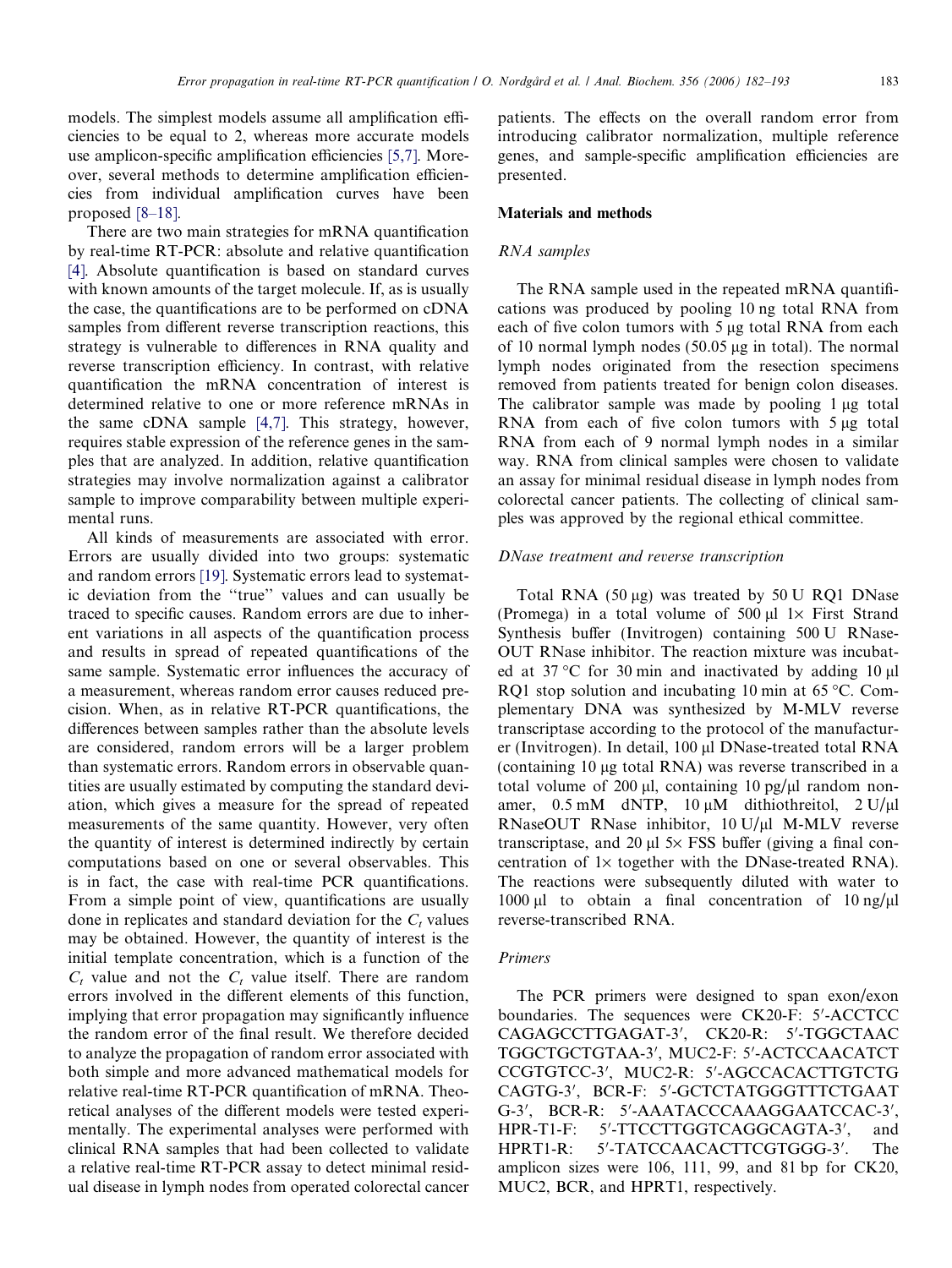## <span id="page-2-0"></span>Real-time PCR set up

PCR amplifications were performed with the qPCR SYBR Green Core kit from Eurogentec according to the manufacturer's recommendations. Twenty nanograms of reverse transcribed RNA was amplified in a total volume of  $25 \text{ }\mu\text{l} \times \text{reaction}$  buffer containing  $0.2 \text{ }\text{m} \text{M}$  dNTP,  $0.15 \mu M$  primers,  $0.75 \mu l$  1:200 diluted SYBR Green in dimethyl sulfoxide, and 2.5, 1.5, 2, and  $2 \text{ mM } MgCl<sub>2</sub>$  for the CK20, MUC2, BCR, and HPRT1 reactions, respectively. All components except the template were added to 96 well PCR plates as mastermixes. The amplifications were performed in an Mx3000P (Stratagene) real-time PCR instrument, incubating 10 min at 94  $\degree$ C and then 40 cycles of 20 s at 94 °C and 30 s at 60 °C. Subsequently, the reaction products were analyzed by melting curves. All melting curves revealed well-defined peaks with the expected melting temperatures, confirming the specificity of the primers at the reaction conditions. Amplicon identities were also confirmed by sequencing. Mean cycle threshold values were 28.58, 28.29, 20.66, and 22.57 in the unknown sample and 21.68, 19.62, 20.63, and 22.47 in the calibrator sample for the CK20, MUC2, BCR, and HPRT1 amplifications, respectively. Amplification curves and dissociation curves from a randomly selected experiment are available as supplemental material on the journal website (S1). A threepoint smoothing algorithm was applied to all amplification curves except those used for determination of amplification efficiencies for individual amplification curves. Reaction setup, template addition, and thermocycling were performed in three separate areas of the lab. No-template controls were included in every run to monitor potential contamination.

Amplicon-specific amplification efficiencies were determined by the standard curve method performed on four different samples in three replicated experiments. Each of the target gene standard curves consisted of a six-point fourfold dilution series analyzed in duplicates, whereas the reference gene standard curves consisted of five-point fourfold dilution series analyzed in duplicates (mean  $R^2$ for all 48 standard curves was 0.996). Mean amplification efficiencies for the CK20, MUC2, BCR, and HPRT1 amplicons were  $1.96 \pm 0.03$ ,  $1.99 \pm 0.02$ ,  $2.03 \pm 0.03$ , and  $2.03 \pm 0.03$ , respectively.

## Mathematical models for relative real-time RT-PCR quantification

The exponential phase of a PCR can be described by the following equation:

$$
T = T_0 \cdot E_T^C,\tag{1}
$$

where  $T$  is the number of target molecules after  $C$  cycles of PCR,  $T_0$  is the initial number of target molecules, and  $E_T$  is the amplification efficiency of the target amplicon. The fluorescent DNA-binding dye or probe that is added to the reactions allows PCR product concentration to be

measured by fluorescence detection. The threshold cycle,  $C_t$  (or crossing point, Cp, in LightCycler terminology), is the number of cycles needed to produce a certain defined threshold fluorescence. The number of target molecules producing the threshold fluorescence  $(T_C)$  is then given by

$$
T_{C_t} = T_0 \cdot E_T^{C_t}.\tag{2}
$$

Relative quantification in its simplest form expresses the relative amount of target mRNA as the ratio  $r_1$  between the initial number of target molecules,  $T_0$ , and the initial number of reference mRNA molecules, denoted  $R_0$  below. From Eq.  $(2)$  it can be shown that  $[5,10]$ 

$$
r_1 = \frac{T_0}{R_0} = \frac{T_{C_{t,T}} \cdot E_T^{-C_{t,T}}}{R_{C_{t,R}} \cdot E_R^{-C_{t,R}}}.
$$
\n(3)

In the same experiment  $T_{C_{t,T}}$  and  $R_{C_{t,R}}$  are constants. Thus,

$$
r_1 = \frac{T_0}{R_0} = k \cdot \frac{E_T^{-C_{t,T}}}{E_R^{-C_{t,R}}},\tag{4}
$$

where  $k$  is a constant that is not necessarily equal to 1. The value of  $k$  depends on several factors, such as the type of chemistry used, the sizes of the PCR products, the sequence of the PCR products, and the setting of the fluorescence threshold [\[5\]](#page-10-0). Thus, it is not strictly correct to assume that  $k$  is constant in multiple runs of the same assay. The constant  $k$  can be eliminated by normalization against a calibrator sample. The calibrator could be a reference sample that is included in all runs, an untreated control, or a randomly chosen sample, depending on the experimental setup. The relative expression level  $r_2$  of the target gene in the sample relative to the calibrator sample is then given by [\[5,7\]](#page-10-0)

$$
r_2 = \frac{\frac{T_0}{R_0}}{\frac{T_{0,\text{cal}}}{R_{0,\text{cal}}}} = \frac{k \cdot \frac{E_T^{-C_{t,T}}}{E_R^{-C_{t,R}}}}{k \cdot \frac{E_T^{-C_{t,T,\text{cal}}}}{E_R^{-C_{t,R,\text{cal}}}}}
$$
 and (5)

$$
r_2 = \frac{E_T^{C_{t,T,\text{cal}} - C_{t,T}}}{E_R^{C_{t,R,\text{cal}} - C_{t,R}}}.
$$
\n(6)

Livak and Schmittgen [\[5\]](#page-10-0) simplified this expression by assuming that the amplification efficiencies of both amplicons were equal to 2, an assumption that has to be validated. This gives the following expression (the  $2^{\Delta\Delta C_t}$  method [\[5\]](#page-10-0))

$$
r_3 = 2^{\Delta \Delta C_t},\tag{7}
$$

where  $\Delta \Delta C_t = C_{t,T,\text{cal}} - C_{t,T} + C_{t,R} - C_{t,R,\text{cal}}$ . The amplification efficiency was expressed as  $E \approx 2$  instead of  $E - 1 \approx 1$  in the present paper to simplify the expressions (as in [\[7,13\]\)](#page-10-0).

#### Error propagation

If the quantity of interest  $y$  is a function of *n* observables  $x_1, x_2, \ldots, x_n$ , it can be shown that the standard deviation of  $y$  is approximated by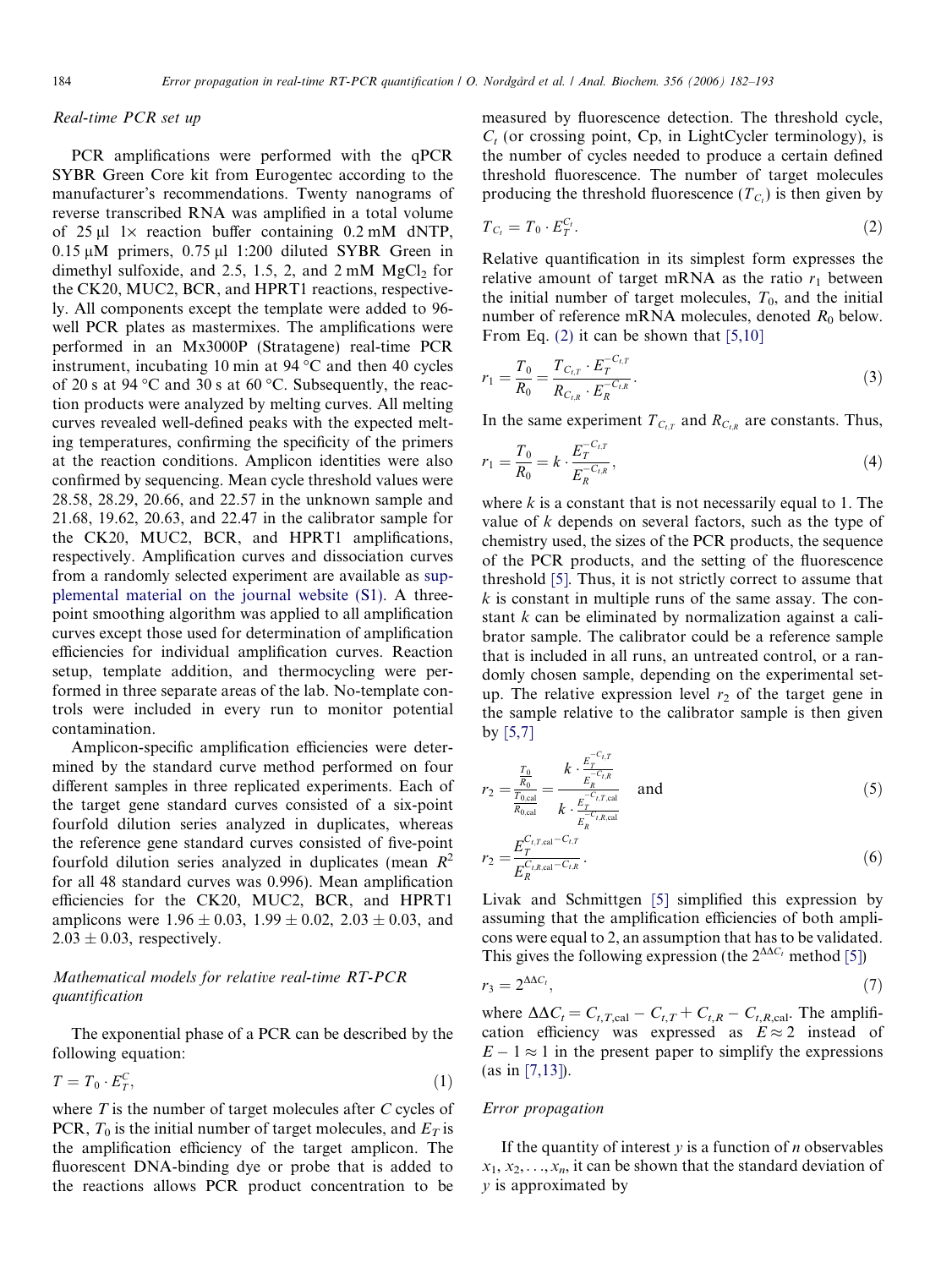<span id="page-3-0"></span>
$$
sd(y) = \sqrt{\sum_{k=1}^{n} \left( \left( \frac{\delta y}{\delta x_k} \right)^2 \cdot var(x_k) \right) + \sum_{i=2}^{n} \sum_{j=1}^{i-1} \left( 2 \cdot \frac{\delta y}{\delta x_i} \cdot \frac{\delta y}{\delta x_j} \cdot cov(x_i, x_j) \right)},
$$
\n(8)

where var( $x_k$ ) is the variance of the observable  $x_k$ ,  $cov(x_i, x_j)$  is the covariance between  $x_i$  and  $x_j$ , and  $\frac{\delta y}{\delta x_k}$ is the partial derivative of y with regard to  $x_k$ [\[19,20\].](#page-10-0) If the observables are uncorrelated, the covariance terms can be omitted [\[19\].](#page-10-0) Eq. (8) is also known as the error propagation formula. We used this equation to calculate error propagation expressions for the various mathematical models of relative real-time RT-PCR quantification.

#### Computations

Cycle threshold values and raw fluorescence data were exported from the Mx3000P software (Stratagene) via Microsoft Excel to simple text files and imported into the R software package [\(http://www.r-project.org](http://www.r-project.org)). All subsequent computations except the LinRegPCR regressions were performed with the R software package. The R functions implementing the Tichopad and Liu/Saint algorithms are available as supplemental material on the journal website (S2 and S3).

The intrarun variation in amplification efficiency was compared with the interrun variation by one-way analysis of variance (ANOVA). The distributions of the amplification efficiencies were judged to be near normal by visual inspection of QQ plots.

## **Results**

### Estimation of propagated error in real-time PCR

The random error observed in real-time reverse transcription PCR originates from both the reverse transcription step and the PCR amplification step [\[21\].](#page-10-0) We wanted to analyze the propagation of error associated with the various mathematical models of relative real-time PCR quantification and therefore focused on the PCR step. Assuming that the amplification efficiencies of both the target amplicon and the reference amplicon are equal to 2 in Eq. [\(4\)](#page-2-0) (Materials and methods), we obtained the simplest expression for relative RT-PCR quantification (here denoted the  $2^{\Delta C_t}$  method),

$$
r_4 = \frac{T_0}{R_0} = k \cdot 2^{\left(C_{t,R} - C_{t,T}\right)},\tag{9}
$$

where k is a constant,  $T_0$  is the initial amount of target transcript,  $R_0$  is the initial amount of reference transcript, and  $C_{t,R}$  and  $C_{t,T}$  are the  $C_t$  values corresponding to the reference and target transcript amplifications, respectively. We applied the error propagation formula (Eq. (8)) to obtain an expression for the propagated error associated with  $r_4$ :

$$
\mathrm{sd}(r_4) = \sqrt{\left(\frac{\delta r_4}{\delta C_{t,R}}\right)^2 \mathrm{var}(C_{t,R}) + \left(\frac{\delta r_4}{\delta C_{t,T}}\right)^2 \mathrm{var}(C_{t,T}) + 2\left(\frac{\delta r_4}{\delta C_{t,R}}\right) \left(\frac{\delta r_4}{\delta C_{t,T}}\right) \mathrm{cov}(C_{t,T}, C_{t,R})},\tag{10}
$$

 $sd(r_4) = \sqrt{(h2 \cdot r_4)^2 var(C_{t,R}) + (-h2 \cdot r_4)^2 var(C_{t,T}) + 2(h2 \cdot r_4)(-h2 \cdot r_4)cov(C_{t,T}, C_{t,R})}$  $(11)$ 

$$
\frac{\mathrm{sd}(r_4)}{r_4} = \ln 2 \sqrt{\mathrm{var}(C_{t,T}) + \mathrm{var}(C_{t,R}) - 2\mathrm{cov}(C_{t,T}, C_{t,R})}.
$$
\n(12)

Thus, the relative standard deviation (coefficient of variation) of the relative expression level given by Eq. (9) can be directly estimated from the variances and covariances of the  $C_t$  values. From this expression it is evident that reference genes with high reproducibility are preferable with regard to the overall precision of the quantitation.

Although quantification experiments may be performed as single-run assays, multirun quantifications are required in most clinical studies. The error propagation expression in Eq. (12) can be applied to both intraand interrun error analyses. When considering intraassay variation in singleplex assays (quantitating only one transcript per reaction), there is obviously no correlation between the  $C_t$  values of the target and the reference genes and the covariance term can be omitted. When employing multiplex assays (quantitating both target and reference transcripts in the same reaction) or when considering any interassay variation, however, the covariance has to be checked. Thus, we quantitated two target mRNAs and two reference mRNAs in duplicates from the same cDNA sample in 10 successive runs with a singleplex real-time PCR assay. To minimize the correlation of the  $C_t$  values, the same fluorescence threshold was used in all runs. Plotting the  $C_t$  values for the different mRNAs against each other and computing the covariances showed that the  $C_t$  values of the different transcripts were all correlated across the runs ([Fig. 1](#page-4-0) and [Table 1\)](#page-4-0). The covariances were of similar magnitude as the variances, implying that covariance had to be accounted for in interassay error estimates. However, Eq. (12) shows that the covariance term actually has a negative sign and thus a positive covariance does not increase the overall random error of the quantification. We compared error propagation estimates obtained by Eq. (12) with the coefficient of variation (CV) of  $r_4$  (Eq. (9)) computed for each of the 10 experiments described above and found good agreement ([Table 2\)](#page-4-0).

### Calibrator normalization and error propagation

To use the expression in Eq. (9) for multirun quantifications, one must assume that  $k$  is constant throughout the runs, an assumption that has to be validated. To eliminate this constant, normalization against a cal-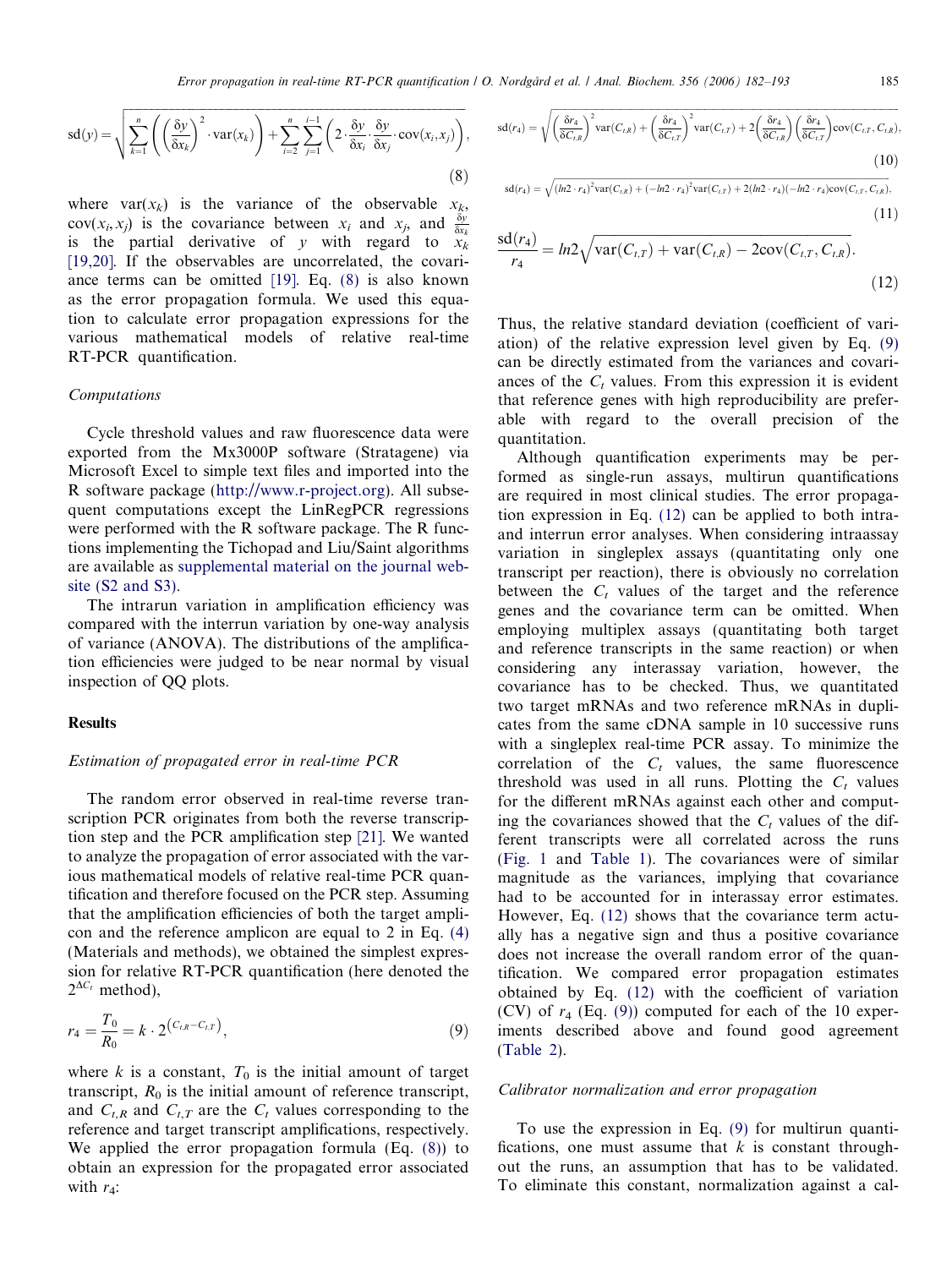<span id="page-4-0"></span>

Fig. 1. Correlation plot showing  $C_t$  values for the CK20, MUC2, BCR, and HPRT1 transcripts determined in duplicates of the same sample in ten repeated experiments. Each subplot shows the  $C_t$  values of two transcripts plotted against each other. The  $C_t$  values of CK20, MUC2, BCR, and HPRT1 are plotted on the  $x$  axis of the plots in the first, second, third, and fourth columns of subplots, respectively, as indicated on the diagonal. Similarly, the  $C_t$  values of CK20, MUC2, BCR, and HPRT1 are plotted on the  $\nu$  axis of the plots in the first, second, third, and fourth rows of subplots, respectively. Each point represents the mean of the two duplicates quantitated in a single run.

Table 1

Covariances of the  $C_t$  values for different transcripts

| Transcript        | CK 20           | MUC <sub>2</sub>   | <b>BCR</b>      | HPR <sub>T1</sub> |
|-------------------|-----------------|--------------------|-----------------|-------------------|
| CK20              | $0.068^{\rm a}$ | 0.054              | 0.053           | 0.052             |
| MUC <sub>2</sub>  | 0.054           | 0.051 <sup>a</sup> | 0.042           | 0.042             |
| <b>BCR</b>        | 0.053           | 0.042              | $0.045^{\rm a}$ | 0.044             |
| HPR <sub>T1</sub> | 0.052           | 0.042              | 0.044           | $0.053^a$         |
|                   |                 |                    |                 |                   |

<sup>a</sup> Variance.

Table 2

Coefficients of variation (%) for the quantification of CK20 and MUC2 mRNA

| Reference <sup>a</sup> CK20 |    |    | MUC <sub>2</sub>                                                                |      |
|-----------------------------|----|----|---------------------------------------------------------------------------------|------|
|                             |    |    | Computational <sup>b</sup> Experimental Computational <sup>b</sup> Experimental |      |
| <b>BCR</b>                  | 59 | 59 | 79                                                                              | 78   |
| HPRT <sub>1</sub>           | 90 | 92 | 98                                                                              | 10-1 |

<sup>a</sup> Target mRNA concentrations were normalized against reference mRNA concentrations.

<sup>b</sup> Estimated by the error propagation formula.

ibrator sample has been introduced as given in Eqs. (6) and (7) (Materials and methods). From Eq. [\(8\)](#page-3-0) it can be shown that the relative standard deviation  $(=CV)$  of  $r_3$  in Eq. [\(7\)](#page-2-0) (the  $2^{\Delta\Delta C_t}$  method) can be estimated by

$$
\frac{\mathrm{sd}(r_3)}{r_3} = \ln 2\sqrt{\mathrm{var}(C_{t,T}) + \mathrm{var}(C_{t,T,cal}) + \mathrm{var}(C_{t,R}) + \mathrm{var}(C_{t,R}, \mathrm{cal}) + \mathrm{COV}_1},\tag{13}
$$

where  $COV_1 = -2\text{cov}(C_{t,T}, C_{t,T,\text{cal}}) - 2\text{cov}(C_{t,T}, C_{t,R}) + 2\text{cov}$  $(C_{t,T}, C_{t,R,cal}) + 2\text{cov}(C_{t,T,cal}, C_{t,R}) - 2\text{cov}(C_{t,T,cal}, C_{t,R,cal}) 2\text{cov}(C_{t,R}, C_{t,R,\text{cal}})$ . From this expression it is evident that the random error of the calibrator  $C_t$  values and the random error of the sample  $C_t$  values contribute similarly to the overall error. Thus, a calibrator sample with minimal variance should be chosen. This can be achieved by using a sample with high concentrations of the transcripts of interest as calibrator, since the precision of real-time PCR is usually better for higher target concentrations [\[1,22\].](#page-10-0) With this theoretical background, we tested in our experimental system the magnitude of the loss of precision resulting from the normalization against a calibrator. This was compared to the potential error introduced by assuming that the constant  $k$  in Eq. [\(9\)](#page-3-0) is constant in multiple runs of the same experiment. Duplicate quantifications of the target transcripts of interest and the two reference transcripts in aliquots of the same sample and a calibrator sample were performed in 10 separate experiments. The variances of the  $C_t$  values of the sample and the calibrator were of similar magnitude (results not shown). Error estimation by Eqs. [\(12\) and \(13\)](#page-3-0) indicated that the random error in the relative quantifications would be substantially higher with calibrator normalization than without, given a constant k (results not shown). We computed the relative concentration of each transcript of interest against each of the two reference transcripts for the 10 experiments with the  $2^{\Delta C_t}$  (Eq. [\(9\)\)](#page-3-0) and  $2^{\Delta \Delta C_t}$  methods (Eq. [\(7\)](#page-2-0)) and deter-



Fig. 2. Coefficients of variation (%) in repeated relative quantifications determined by the  $2^{\Delta C_t}$  method (black bars) versus the  $2^{\Delta\Delta C_t}$  method (gray bars). The two target mRNA concentrations (CK20 and MUC2) were computed relative to the two reference mRNAs (BCR and HPRT1).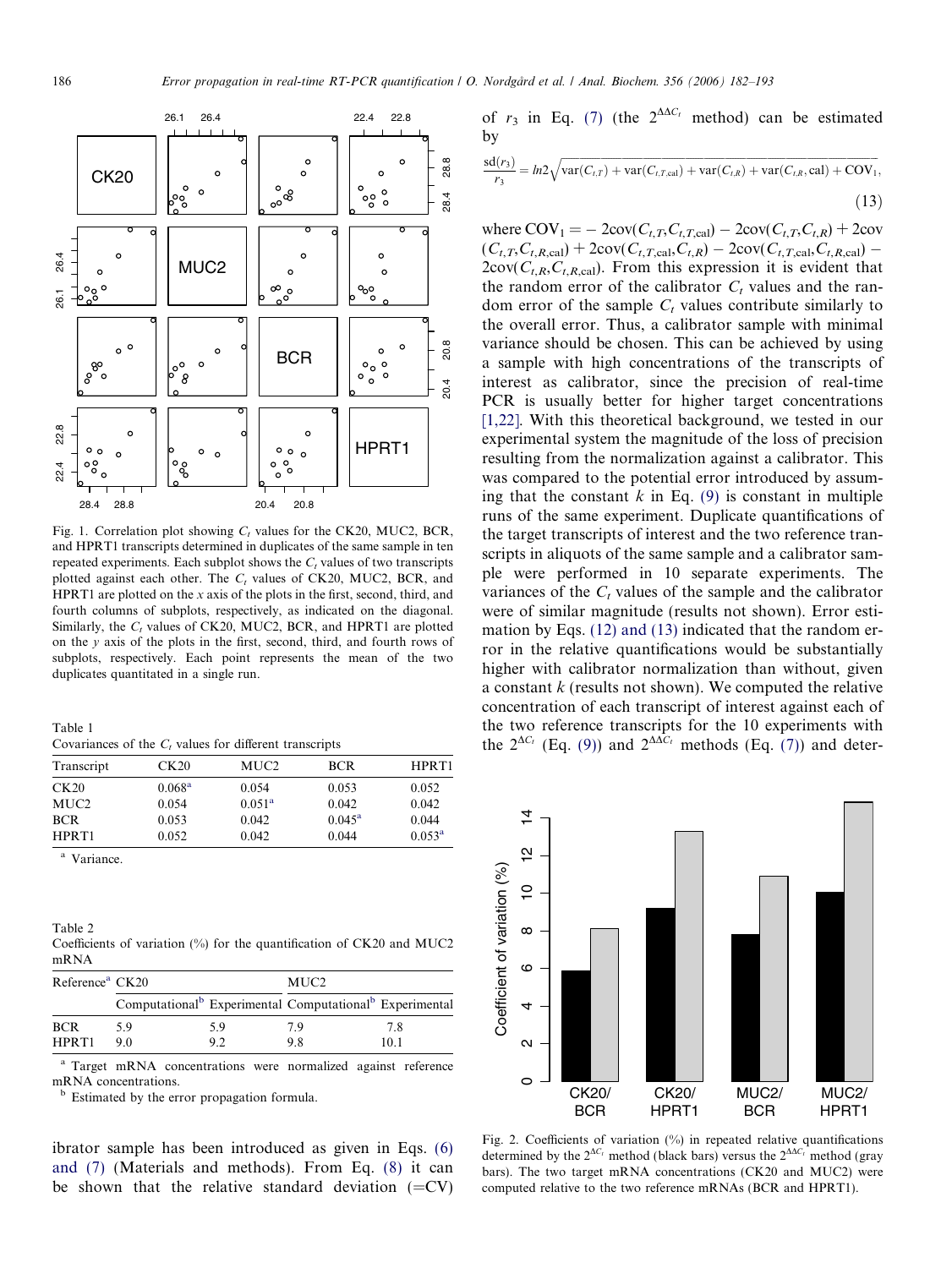<span id="page-5-0"></span>mined the CVs. As can be seen in [Fig. 2,](#page-4-0) the CVs were consistently larger for the  $2^{\Delta\Delta C_t}$  method. This indicated that the constant  $k$  must have been fairly stable across the runs in this experimental system, eliminating the need for a calibrator. Other experimental systems may perform differently, emphasizing the necessity of validation before omitting the calibrator normalization.

## Multiple reference genes and error propagation

There is considerable evidence that no perfect universal reference gene for relative quantification of gene expression exists [\[23–28\].](#page-10-0) The expression stability of candidate reference genes must be validated in the relevant experimental system. To minimize the error due to variations in reference gene expression level, normalization against the geometric mean of multiple reference transcript concentrations has been proposed [\[24\]](#page-10-0). We augmented the Pfaffl model [\[7\]](#page-10-0) to include two reference genes according to this proposition and evaluated the corresponding propagation of error. First, the augmented model for relative quantification with two reference transcripts was established,

$$
r_4 = \frac{E_T^{C_{t,T,cal}-C_{t,T}}}{\sqrt{E_{R1}^{C_{t,R1,cal}-C_{t,R1}} \cdot E_{R2}^{C_{t,R2,cal}-C_{t,R2}}}},
$$
(14)

where R1 and R2 represented the two reference transcripts, respectively. We then applied Eq. [\(8\)](#page-3-0) and developed the error propagation expression for this model,

$$
\frac{sd(r_4)}{r_4} = \sqrt{V_T + V_{R1} + V_{R2} + COV_2},\tag{15}
$$

where  $V_T = (\log E_T)^2 \cdot (\text{var}(C_{t,T,\text{cal}}) + \text{var}(C_{t,T})), \quad V_{R1} =$  $(0.5 \cdot \log E_{R1})^2 \cdot (\text{var}(C_{t,R1,cal}) + \text{var}(C_{t,R1})), \qquad V_{R2} = (0.5 \cdot$  $\log E_{R2}$ )<sup>2</sup> · (var( $C_{t,R2,cal}$ ) + var( $C_{t,R2}$ )), and COV<sub>2</sub> represents the covariance terms, which are left unexpanded due to their length. Eq. (15) indicates that the addition of an extra reference gene does not increase the overall random error of the quantification (notice the  $0.5<sup>2</sup>$  terms). If there is no covariance and equal amplification efficiencies and variances for all transcripts are assumed, it can be shown that the estimated CV when normalizing against shown that the estimated CV when normanizing against<br>two reference transcripts is only 87% ( $\frac{\sqrt{3}}{2}$ ) of the CV when normalizing against a single reference transcript. This was confirmed by simulation, selecting random  $C_t$  values from the same normal distribution (results not shown). However, in real experiments the covariance complicates the computations. We applied the model in Eq. (14) to our data for the two target amplicons CK20 and MUC2 in the 10 repeated quantifications described above and computed the CV for the relative quantifications with two reference transcripts (Fig. 3). We compared the precision of this quantification with those of the single reference gene cases and concluded that normalization against an additional reference gene did not increase the overall random error. Rather, the CVs of the two-reference gene quantifications were found to be equal to or somewhat lower than the



Fig. 3. Coefficient of variation (%) for the relative quantification of CK20 and MUC2 mRNA versus single or multiple reference genes. Black bars show the results for BCR alone as a reference gene, gray bars show the results for HPRT1 alone, and white bars show the results when using the geometric mean of both reference genes as a normalization factor.

mean of the CVs for each single-reference gene quantification (10.0% versus 10.7% and 12.2% versus 12.8%). Thus, error propagation does not seem to be an argument against multiple reference gene normalization, neither theoretically nor experimentally, in our system. However, it is preferable that the reproducibilities of all the reference genes are good, since the least reproducible reference gene will have considerable impact upon the overall random error. With respect to error propagation, a single very reproducible reference transcript may perform better alone than in combination with a reference transcript assay that has poor reproducibility. The reproducibility of reference transcript quantification can be optimized by choosing reference genes with high expression levels, since the reproducibility of real-time RT-PCR is usually better at higher target concentrations [\[1,22\]](#page-10-0).

## Amplification efficiency and error propagation

Amplification efficiencies of specific amplicons have typically been determined by the generation of dilution curves and the plotting of the  $C_t$  values against the logarithm of the initial concentration (the standard curve method) [\[6\].](#page-10-0) Using specific amplification efficiencies for each amplicon instead of the ideal value 2 obviously results in more correct quantifications [\[7\].](#page-10-0) There is, however, evidence that the amplification efficiency of the same amplicon varies from sample to sample, due to small amounts of different PCR inhibitors [\[15,17,29,30\]](#page-10-0). To correct for this variation, several methods for the determination of amplification efficiency from individual amplification curves have been developed. Some researchers have reported algorithms that are based on regression of the exponential part of the amplification curve [\[8,10,12–16\].](#page-10-0) Other strategies involve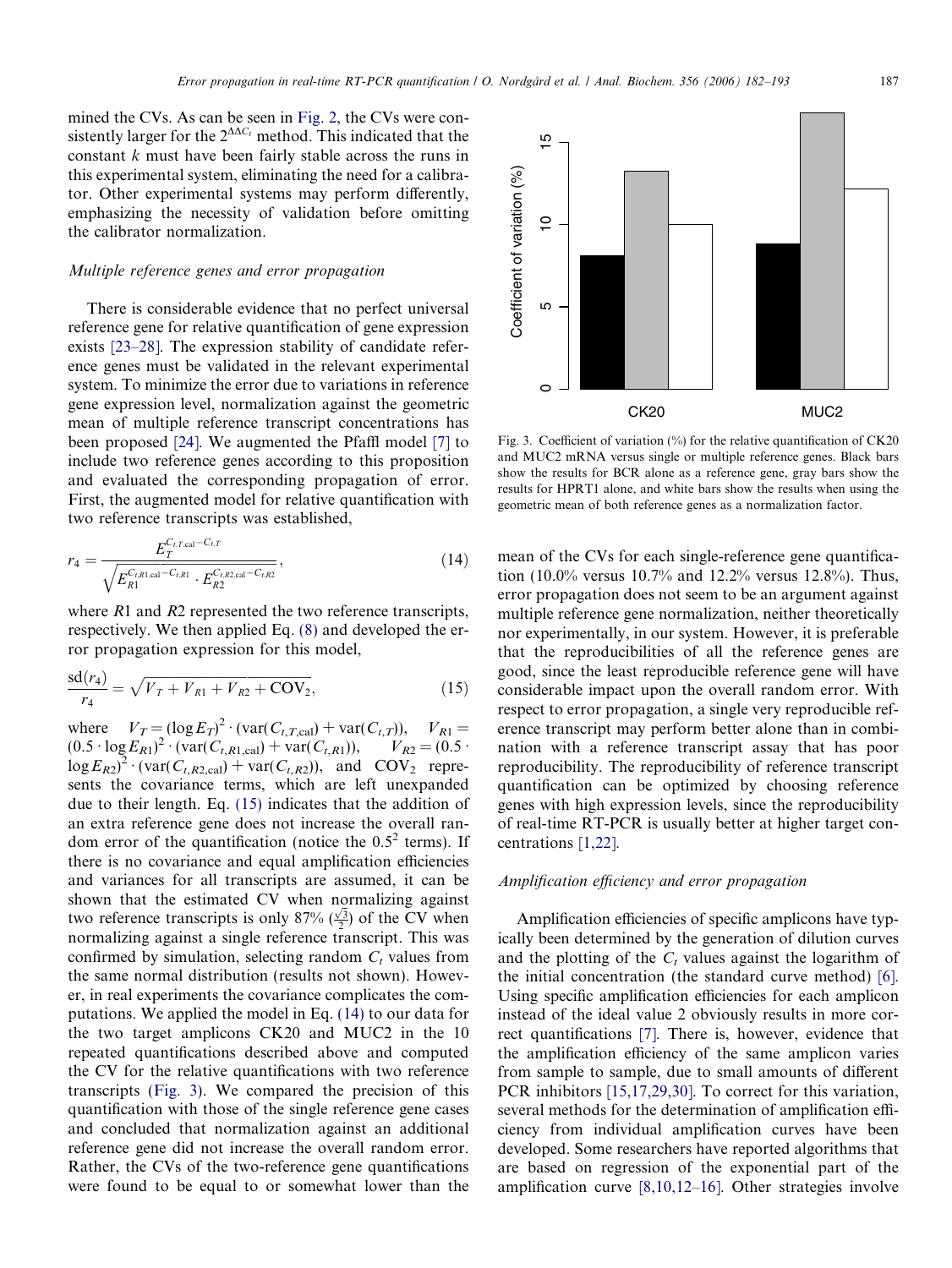<span id="page-6-0"></span>four-parametric sigmoidal fit of the entire amplification curve [\[9,11,17,18,31\]](#page-10-0).

We determined the amplification efficiencies from individual amplification curves by applying three of the referred algorithms to the 10 quantifications of the same sample already described. In detail, this included the Lin-RegPCR program made by Ramakers et al. [\[12\]](#page-10-0), the exponential fit algorithm of Tichopad and co-workers [\[16\]](#page-10-0) (here denoted the Tichopad method), and the four-parametric sigmoidal fit algorithm of Liu and Saint [\[9\]](#page-10-0) (Liu/Saint method). Mean amplification efficiencies are shown in Fig. 4. The three methods produced quite different results, indicating that at least two of the methods gave poor estimates of the true amplification efficiency. Consistently, the Tichopad method gave lower amplification efficiency than the LinRegPCR program, whereas the precision seemed to be better for the sigmoidal-fit method of Liu and Saint than for the two other methods. Nevertheless, there was considerable variation in the determined amplification efficiencies of the runs. We asked whether this variation reflected a true variation in amplification efficiency of the reactions or whether it could be due to random error introduced by the method of determination. There was no correlation between the methods (results not shown), suggesting that the efficiency variation did not reflect a true interassay efficiency variation. Considering that the precision of the pipetting of template is very high compared with the total variability of the quantifications (the pipette performance information from the manufacturer states that the precision of the pipette under optimal usage is  $0.7\%$  (CV)), we assumed that the addition of template  $(T_0)$  in each duplicate was constant. In the same run, the amount of a specific PCR product at fluorescence threshold  $(T)$  is also constant. Thus, the following expression should be constant for each duplicate in each run (derived from Eq.  $(1)$ :

$$
\frac{T}{T_0} = E_T^{Ct}.\tag{16}
$$

We computed  $E_T^{Ct}$  for each reaction in the 10 duplicates described above with amplification efficiencies determined by the LinRegPCR, Tichopad, and Liu/Saint algorithms. We estimated the random error of the three methods by computing the CV for each duplicate. For comparison, similar computations were done with constant amplification efficiency determined previously by the standard curve method. Mean CVs for the four studied transcripts are shown in Fig. 5. The variability of  $E_T^{Ct}$  was much higher when using amplification efficiencies for each reaction instead of a constant previously determined efficiency, indicating that the variations in the individually determined amplification efficiencies represent primarily random error of the determination and not a real variation. The variation in  $E_T^{Ct}$  was significantly higher than the expected pipetting variation, confirming the validity of our assumption that  $T_0$  is constant in this system. Moreover, the precision of these quantifications differed substantially for the three methods. We observed an increasing precision in the following order: LinRegPCR, Tichopad and Liu/Saint. We also performed one-way ANOVA to test the null hypothesis that there is no difference in amplification efficiency in the runs. As expected, we were not able to reject the null hypothesis for any of the methods or amplicons ( $p > 0.15$ ).

Having characterized the interassay variation of the reaction-specific amplification efficiencies as primarily random error of the estimations, we proceeded to investigate the consequence of using these amplification efficiencies in the relative quantification models. We determined the



Fig. 4. Mean amplification efficiencies of the CK20, MUC2, BCR, and HPRT1 amplicons in aliquots of the same sample determined from individual amplification curves by the LinRegPCR (dark gray bars), Tichopad (light gray bars), and Liu/Saint (white bars) algorithms. Standard deviations are shown by error bars.



Fig. 5. Variability of  $E^{C_t}$  when using amplification efficiencies determined for each reaction by the LinRegPCR (black bars), the Tichopad (dark gray bars), and the Liu/Saint (light gray bars) algorithms or kept constant (white bars). Mean coefficients of variation  $(\%)$  of  $E^{C_t}$  were computed for each of 10 duplicates and averaged.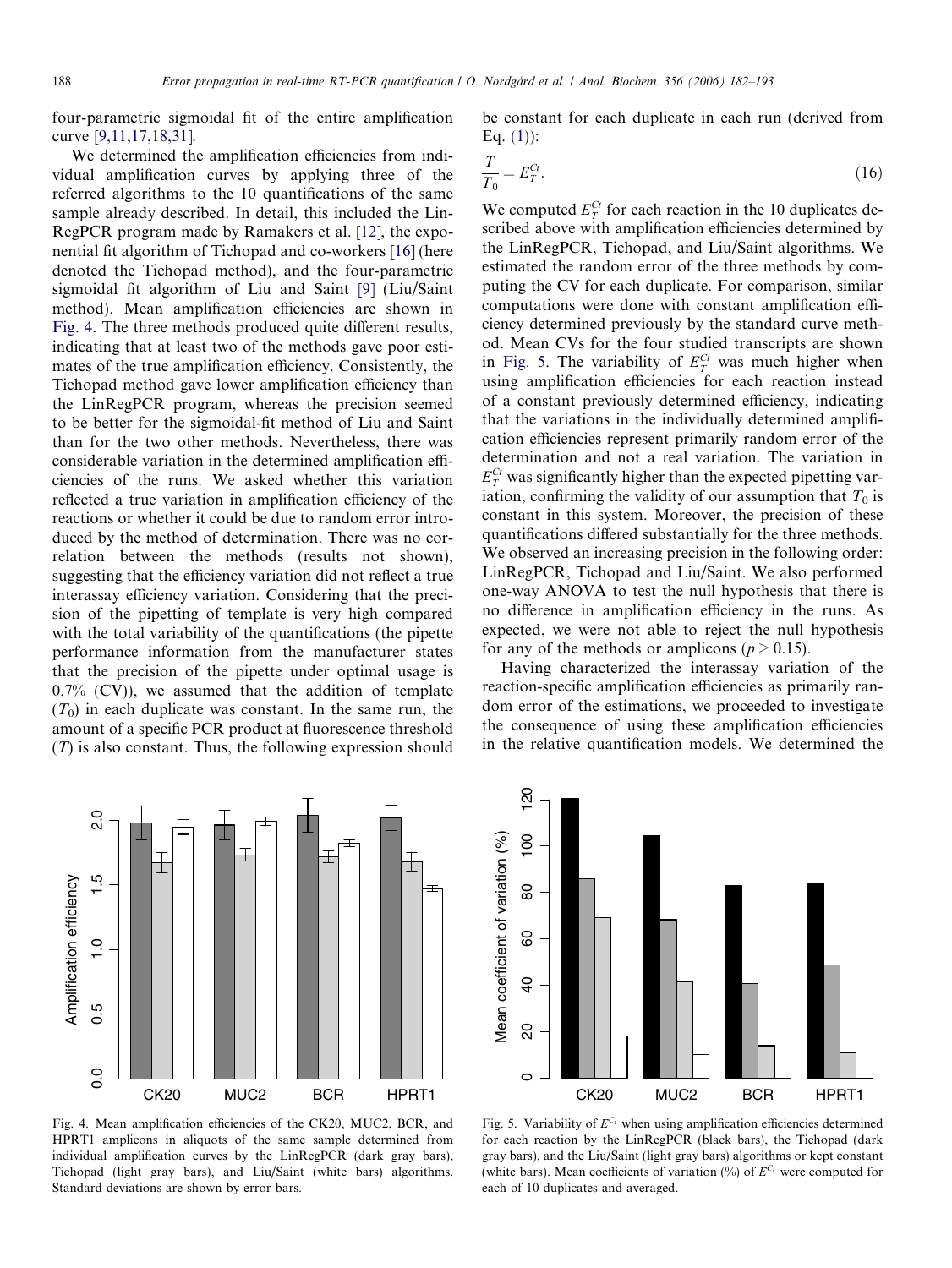relative amounts of CK20 and MUC2 versus both BCR and HPRT1 in each of the 10 replicated duplicates of the same sample by the simple expression in Eq. [\(4\)](#page-2-0) (without calibrator normalization) and by the Pfaffl model in Eq. (6) (with calibrator normalization). The amplification efficiencies were estimated from individual amplification curves using the three algorithms described above and compared with a constant predetermined amplification efficiency. Fig. 6 shows the CV  $(\%)$  for the two quantification models. The reproducibility was consistently better when using a constant amplification efficiency compared to that



Fig. 6. Coefficients of variation (%) of relative real-time RT-PCR quantification when using amplification efficiencies determined for individual amplification curves. (A) Relative amounts of the target transcripts were determined according to the model in Eq. [\(4\)](#page-2-0) (without calibrator normalization). (B) Relative amounts of the target transcripts were determined according to the Pfaffl model in Eq. (6) (with calibrator normalization). Amplification efficiencies were determined by the Lin-RegPCR (black bars), the Tichopad (dark gray bars), and the Liu/Saint (light gray bars) algorithms or kept constant (white bars). Mean amplification efficiencies for each duplicate were used in the computations.

when using the sample-specific amplification efficiencies. The extremely high CVs (up to 250%) reflect the exponential nature of the PCR quantification models. Errors in the base number (amplification efficiency) are more severe than errors in the exponent (threshold cycle).

We applied the error propagation formula (Eq. [\(8\)\)](#page-3-0) to the quantification models in Eqs. [\(4\) and \(6\)](#page-2-0), treating the amplification efficiencies as observables. The resulting expressions are available at the journal website as supplemental material (S4). Amplification efficiencies are strictly speaking not an observable in this setting but are derived from raw fluorescence data by regression. Thus, their variability may be estimated from the regression parameters as described for linear regression by Marino et al. [\[13\].](#page-10-0) However, to avoid unnecessary complexity, we treated amplification efficiencies as observables with variances derived from replicated quantifications of the same sample. The referred error propagation expressions (supplemental material) indicated that the contribution of the amplification efficiency error to the overall random error should be less when applying calibrator normalization. However, for most combinations of target and reference transcripts we did not observe any error reduction when normalizing against a calibrator (Fig. 6A versus Fig. 6B), possibly due to a considerable countereffect from the addition of the new observables associated with the calibrator.

#### **Discussion**

Along with the development of instruments and chemistries for real-time PCR, computational models of varying complexity have emerged, generally with the intention to reduce systematic errors. However, the development of new models for relative real-time RT-PCR quantification has generally paid little attention to the aspect of random error and error propagation. We have applied the principles of error propagation to the most established mathematical models for real-time RT-PCR quantification and have evaluated, both theoretically and experimentally, the contribution of various model elements to the overall random error. Calibrator normalization was shown to increase the overall random error of the quantifications in our system, emphasizing that the requirement for a calibrator should be evaluated for each experimental setup. In contrast, we found that normalization against the geometric mean of two reference transcript concentrations compared to a single reference transcript may indeed be preferable, as it did not increase the overall random error of the quantifications. Finally, we explored different approaches to determine sample-specific amplification efficiencies from individual amplification curves and presented evidence that the efficiency variations observed for the same sample represent primarily random error of the efficiency determination. Incorporation of sample-specific amplification efficiencies in the relative quantification models was shown to severely reduce the overall reproducibility of the quantifications in our system. Our results emphasize that the gain of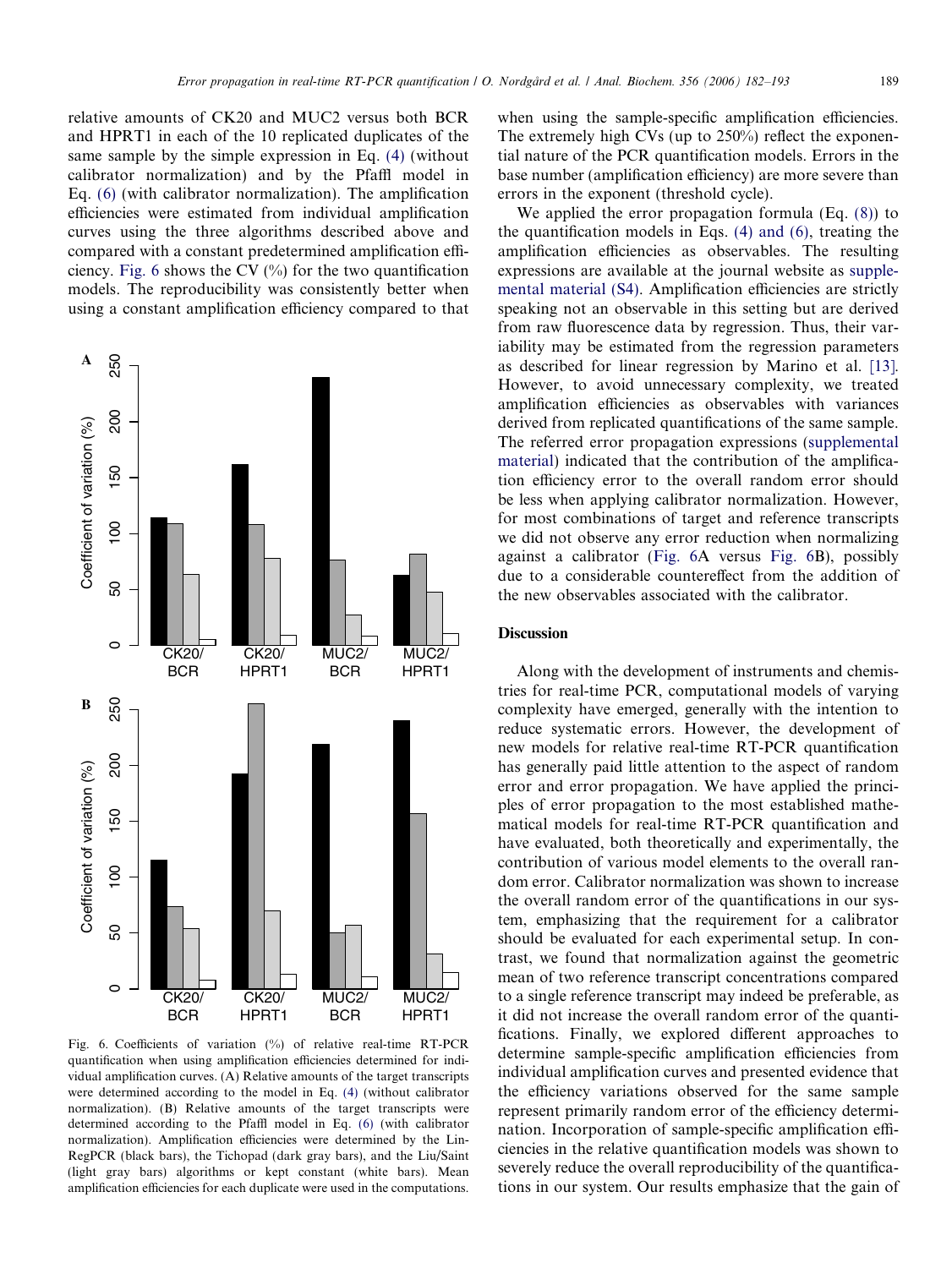accuracy associated with augmentation of quantification models must be validated against the corresponding loss of precision.

Quantification of mRNA by real-time RT-PCR consists of two experimental parts: the reverse transcription of RNA and the amplification and quantification of cDNA by PCR. Ståhlberg et al. [\[21\]](#page-10-0) reported that in their system of absolute quantification the random error was larger in the reverse transcription step than in the PCR step. This problem is partly circumvented when performing relative quantification with reference genes, as in our setup. Nevertheless, random errors in the reverse transcription step, if differently affecting the transcription efficiency of the target genes and reference genes, would add to the errors discussed in this paper. The presented study focused on the effects of error propagation introduced by different quantification models in the PCR step only.

When comparing multiple quantifications of the same sample in separate experiments, we observed that the  $C_t$ values of different amplicons were correlated [\(Fig. 1](#page-4-0) and [Table 1\)](#page-4-0). Thus, the covariance terms of the error propagation expressions could not be omitted. The correlation of  $C<sub>t</sub>$  values between experimental runs was expected, since they depend heavily on the threshold fluorescence, which usually varies from run to run. Even though the fluorescence thresholds were set to a predefined value in all runs, we observed some correlation. This was probably due to the fact that the relationship between fluorescence and PCR product concentration varied from experiment to experiment. The same explanation lies behind the interassay variation of the constant  $k$  in Eq. [\(4\)](#page-2-0) (Materials and methods) [\[5\]](#page-10-0). Furthermore, there is preliminary evidence that the  $C_t$  values of different transcripts quantitated in the same sample by multiplex PCRs are correlated even within the same experiment (unpublished observations). This indicates that at least in some multiplex assays covariances have to be included in both inter- and intraassay error propagation estimations.

Relative quantification of a specific mRNA can be defined as the amount of that mRNA relative to the amount of one or more reference mRNAs [\[4,7\].](#page-10-0) However, several groups use a different definition of relative quantification, defining the term as the amount of a specific mRNA in a sample relative to the amount of that mRNA in a control or calibrator sample [\[1,5\].](#page-10-0) The most common mathematical models for ''relative'' quantification include both levels of normalization, allowing both definitions to persist side by side. Calibrator normalization is expected to increase the accuracy and reproducibility of multirun experiments, allowing for better comparability between experiments. This is connected to the constant  $k$  in Eq. [\(4\)](#page-2-0), which can vary from run to run [\[5\].](#page-10-0) In our system, however, calibrator normalization was shown to increase the overall random error of the quantification [\(Fig. 2\)](#page-4-0). This indicated that the error caused by assuming that  $k$  is constant across the runs was smaller than the error increase caused by the calibrator. In our experimental system it thus

seemed preferable to omit the calibrator normalization. However, in other experimental systems the calibrator may be more beneficial. In our experience, experimental changes such as new batches of primers can cause systematic changes in the  $C_t$  values measured for the same sample (unpublished observations). Likewise, Bustin et al. [\[3\]](#page-10-0) has observed that different batches of TaqMan probes perform differently in quantification experiments. We suggest that the requirement for a calibrator should be validated in each experimental system. When calibrator normalization does not increase the overall interrun reproducibility of the quantification, we suggest using the calibrator to monitor the stability of the system rather than as a normalizer.

In the absence of perfect universal reference genes, Vandesompele et al. [\[24\]](#page-10-0) proposed to normalize against the geometric mean of multiple reference genes. They argue that the geometric mean controls better for outlying values and abundance differences between the different reference genes. Averaging reference transcript concentrations is a challenging task, considering that the expression levels of different reference genes may vary over several orders of magnitude. The arithmetic mean would be more sensitive to changes in the levels of the most abundantly expressed reference genes than to changes in those with lower expression levels. Moreover, the arithmetic mean would give more complicated error propagation expressions. With the arithmetic mean in the denominator of Eq. [\(14\)](#page-5-0) it is not possible to factorize out  $r_4$  from the square root, as done in Eq. [\(15\)](#page-5-0). Furthermore, the variance of the most abundant reference transcript will have greater impact on the overall error than that of the less abundant reference transcripts.

The analytical strength of real-time PCR lies in its wide dynamic range of quantitation, which may span up to seven orders of magnitude [\[22\]](#page-10-0). The reproducibility, however, may be less magnificent, especially at low concentrations. At very low concentrations ( $C_t > 30$ ), there will be sampling error due to the stochastic movements of the few target molecules in the available volume (Poisson statistics) [\[21,22,32\]](#page-10-0). Furthermore, the exponential nature of PCR allows minor variations in reaction conditions and mispriming events in the early stages to be amplified throughout the process [\[2\].](#page-10-0)

The amplification efficiency is usually lower than the maximal 2 and is not constant throughout the PCR. It has been suggested that the amplification efficiency is somewhat lower for the very first cycles due to the length of the original template and the first copies compared to the final PCR product [\[33\]](#page-11-0). Subsequently, the amplification efficiency stays reasonably constant until the depletion of reagents and accumulation of product inhibits the reaction, causing the efficiency to decrease toward zero. In addition, the amplification efficiencies of different amplicons are not necessarily identical but depend upon the length and sequence of the amplicons [\[34\]](#page-11-0). Thus, the use of specific amplification efficiencies for each amplicon seems highly adequate [\[7\]](#page-10-0). Moreover, evidence that the amplification efficiency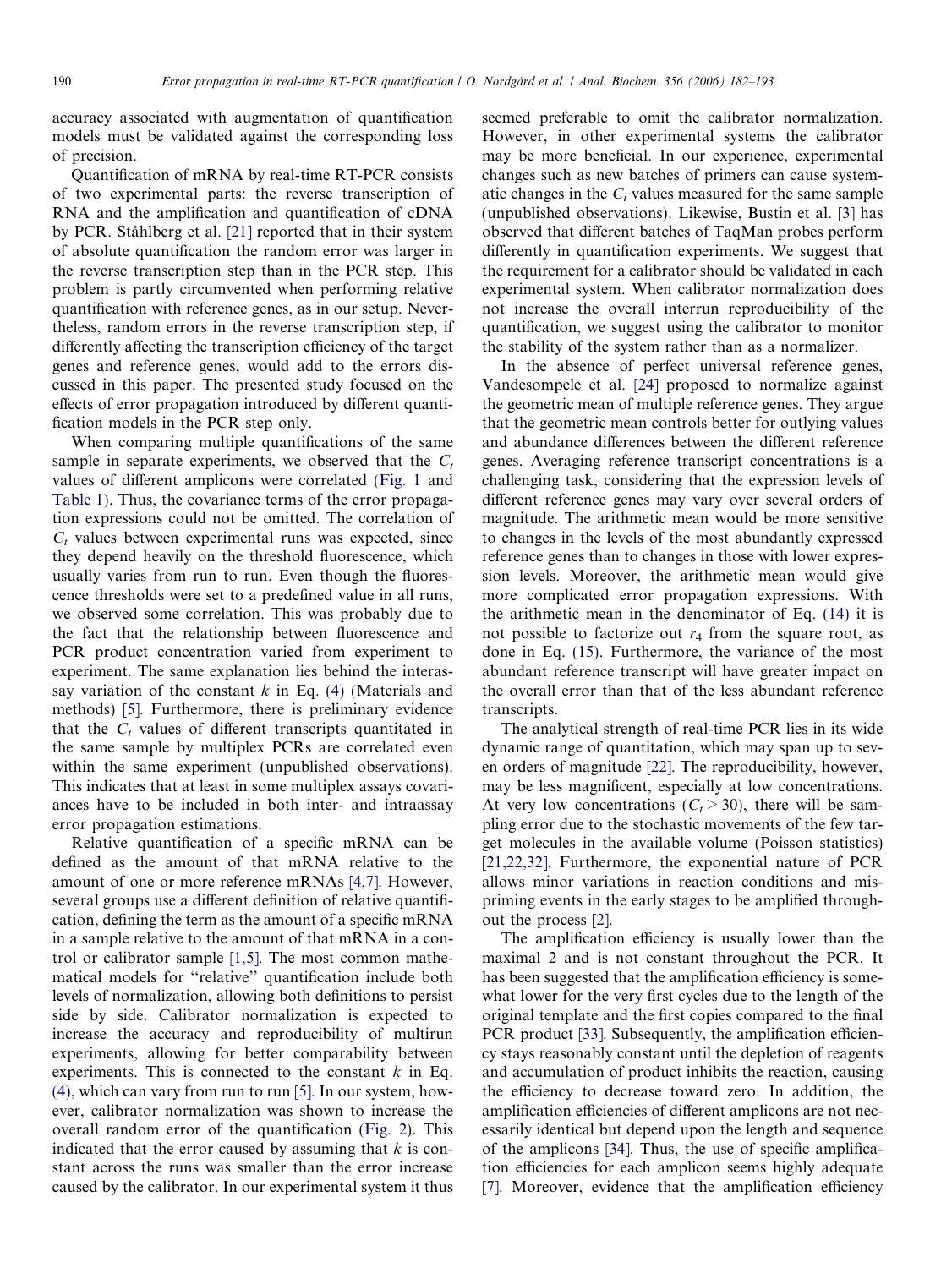for each amplicon varies from sample to sample due to the presence of small amounts of PCR inhibitors from pre-PCR steps has been presented [\[15,17,29,30\].](#page-10-0) To correct for this apparent variation several strategies to determine amplification efficiencies from individual amplification curves have been proposed. The simplest approach is to perform linear regression on log-transformed data from the exponential part of the amplification curve [\[8,12–14\].](#page-10-0) The exponential part has been identified both manually and by various automatic or semiautomatic algorithms. Moreover, nonlinear regression of the exponential part of the amplification curve to an exponential function has been suggested [\[10,15,16\].](#page-10-0) Both these approaches focus exclusively on the exponential part of the amplification curve for the estimation of amplification efficiency. Contrary to this, others have proposed performing nonlinear regression of the entire amplification curve to a four-parametric sigmoidal model [\[9,11,17,18,31\]](#page-10-0).

We tested three of the proposed strategies for determination of sample-specific amplification efficiencies, including the four-parametric sigmoidal-fit method of Liu and Saint, and obtained evidence that these determinations were imprecise [\(Figs. 4 and 5](#page-6-0)). The amplification efficiency variation of the same amplicon observed in different runs of the same sample seemed to reflect primarily random error of the determination and not a real variation. This is intriguing, considering the great interest that these ideas have engendered. However, our results are not entirely without support in the literature. Gentle et al. [\[8\]](#page-10-0) used linear regression of the log-transformed exponential part of the amplification curve to determine sample-specific amplification efficiencies. However, they observed no significant difference in amplification efficiency in the samples and thus used a mean amplification efficiency in their quantifications. Peirson and co-workers [\[14\]](#page-10-0) also used linear regression of log-transformed data from the exponential phase for amplification efficiency determination. They found no significant differences in amplification efficiency in different samples (ANOVA) and concluded that application of sample-specific amplification efficiencies appears unjustified. On the other hand, Tichopad and colleagues compared their exponential fit algorithm with the standard curve method (constant amplification efficiency for all quantifications of the same transcript) and the four-parametric-sigmoidal-fit algorithm of Liu and Saint. They showed that their algorithm was more precise than both the standard curve method and the Liu/Saint algorithm when computing an expression similar to Eq. [\(16\)](#page-6-0) for a dilution series of the same sample. When we applied these methods on one of our standard curves, the standard curve method performed better than the other methods (CV% of 6.8%), contrary to Tichopad's results. We evaluated several standard curves and found that the performance in this kind of test depended upon the quality of the standard curve (results not shown). When there were substantial deviations from linearity, the standard curve method was less precise. This emphasizes the importance of validating that the realtime quantifications are in the linear range of the assay, at least when relying on the standard curve method for amplification efficiency determination. However, we cannot exclude that there might be instrument-dependent differences between the experiments, as Tichopad et al. performed their studies on a LightCycler (Roche) and we conducted ours on an Mx3000P instrument (Stratagene).

Bar and colleagues [\[15\]](#page-10-0) determined sample-specific amplification efficiencies by fitting three to five points from the exponential part of the amplification curve to an exponential function. Optimizing the threshold defining the start of the exponential phase and the number of points used for regression, they achieved amplification efficiencies with rather low standard deviations when using purified PCR product as template. However, even if they applied their kinetic outlier detection algorithm to exclude samples with deviating amplification efficiencies they experienced considerable variation in relative quantifications of mRNA (mean CV% presented was 31%). In light of our results, it could even be questioned whether the kinetic outliers excluded were true outliers of the quantitation and not just the results of imprecise determination of amplification efficiency. It would have been interesting to compare the  $C_t$ values of their outliers with those of the nonoutliers.

Common to the linear and exponential fit-based methods are the dependence on rather few data points to determine the amplification efficiency. Often, only three to five points have been included in the regression analyses. Determination of two or three regression parameters from only three to five data points, fluorescence measurement noise taken into account, is in our opinion prone to be imprecise. It is not without reason that real-time data processing software often applies smoothing algorithms. Moreover, the data may not fit perfectly to the mathematical model applied for regression analysis, increasing the error of the parameter estimations. Bar et al. [\[15\]](#page-10-0) report that their amplification efficiency determinations were sensitive to the selection of data points to be included in the regression analyses, confirming our reasoning. On the other hand, the signal/noise ratio of the fluorescence measurements may be different for other experimental setups. Thus, the random error of amplification efficiency determinations may vary for different instruments and detection chemistries.

The dependence on few data points is not a shortcoming of the four-parametric sigmoidal fit algorithm. Despite this, both our group and Tichopad et al. [\[17\]](#page-10-0) experienced low precisions when using amplification efficiencies determined by this method in quantifications. However, the four-parametric sigmoidal model also allows quantification by computation of the initial fluorescence after background subtraction. Rutledge [\[18\]](#page-10-0) presents evidence that this quantification strategy produces data with high reproducibility. In our hands, using cDNA as template, this strategy (implemented as in [\[9\]\)](#page-10-0) was very sensitive to the background subtraction and produced less precise quantifications (results not shown). Moreover, the conversion from initial fluorescence to template concentration is not straightforward and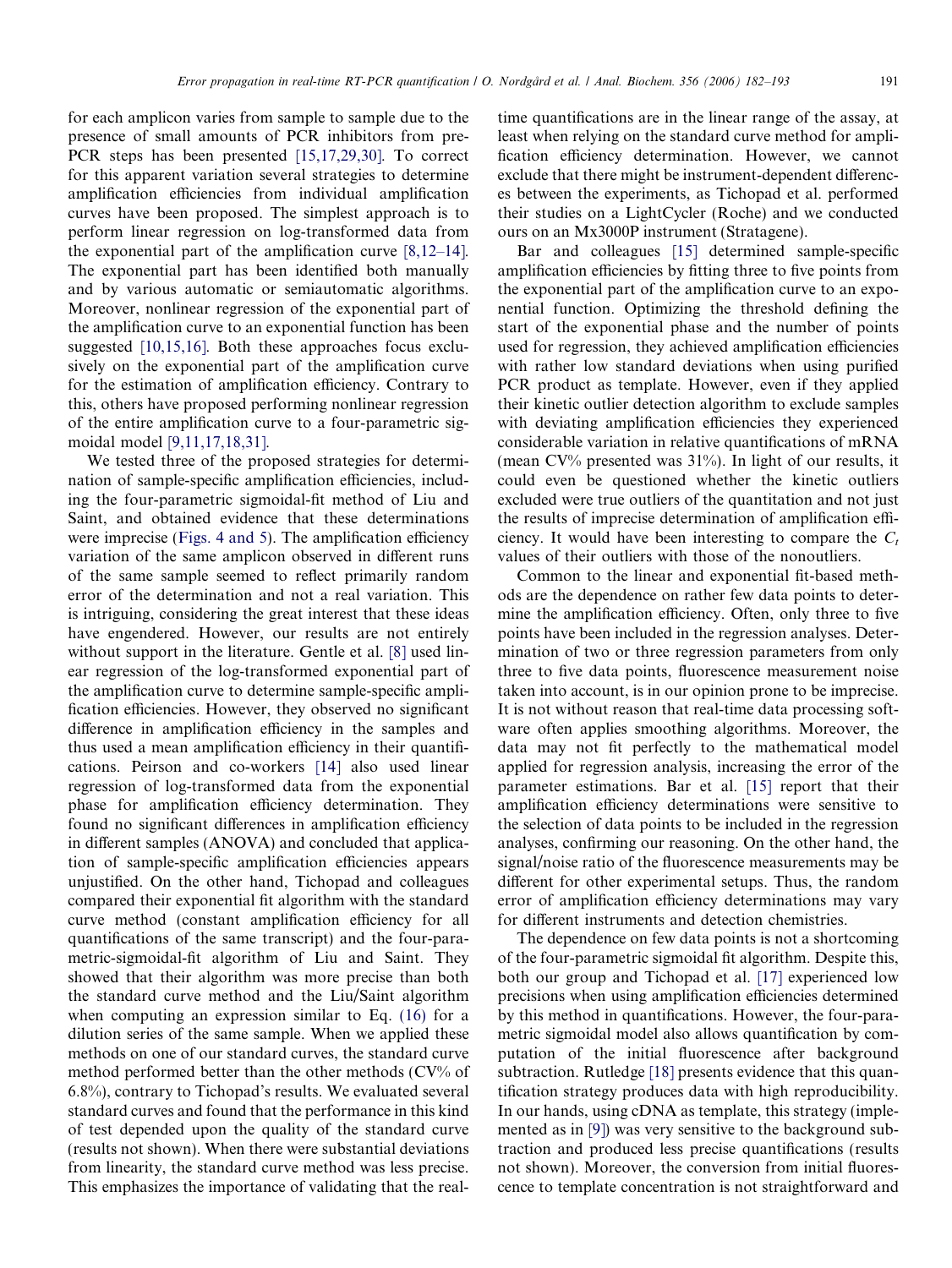<span id="page-10-0"></span>depends upon the relationship between fluorescence and PCR product amount. It is also unclear to us how the background phase of amplification curves can contain information about the initial amount of template, especially when using randomly primed cDNA as template.

With respect to the presented evidence on imprecise determination of amplification efficiencies from individual amplification curves, we suggest that the standard curve method should still be used for determination of amplification efficiencies. However, the standard curve method also suffers from random error. Thus, amplicon-specific efficiencies should be determined from multiple standard curves with several replicates of each dilution to minimize the random error of the determination.

Although becoming a standard technique for mRNA quantification, the data processing framework of real-time RT-PCR is still in development. We emphasize the importance of validating new mathematical quantification models in view of error propagation. Increasing the complexity of the models also has the potential to reduce reproducibility, as we have shown herein. Gain of accuracy associated with the development of new models must be balanced against the possible loss of precision.

#### Acknowledgments

This work was supported by the Norwegian Cancer Society and the Western Norway Regional Health Authority.

## Appendix A. Supplementary data

Supplementary data associated with this article can be found, in the online version, at [doi:10.1016/j.ab.](http://dx.doi.org/10.1016/j.ab.2006.06.020) [2006.06.020](http://dx.doi.org/10.1016/j.ab.2006.06.020).

#### References

- [1] M.L. Wong, J.F. Medrano, Real-time PCR for mRNA quantitation, Biotechniques 39 (2005) 75–85.
- [2] S.A. Bustin, Absolute quantification of mRNA using real-time reverse transcription polymerase chain reaction assays, J. Mol. Endocrinol. 25 (2000) 169–193.
- [3] S.A. Bustin, Quantification of mRNA using real-time reverse transcription PCR (RT-PCR): trends and problems, J. Mol. Endocrinol. 29 (2002) 23–39.
- [4] K. Edwards, J. Logan, N. Saunders (Eds.), Real-Time PCR: An Essential Guide, Horizon Bioscience, London, 2004.
- [5] K.J. Livak, T.D. Schmittgen, Analysis of relative gene expression data using real-time quantitative PCR and the 2(-Delta Delta C(T)) Method, Methods 25 (2001) 402–408.
- [6] R. Rasmussen, in: S. Meuer, C. Wittwer, K. Nakagawaras (Eds.), Rapid Cycle Real-time PCR, Methods and Applications, Springer Press, 2001, pp. 21–34.
- [7] M.W. Pfaffl, A new mathematical model for relative quantification in real-time RT-PCR, Nucleic Acids Res. 29 (2001) e45.
- [8] A. Gentle, F. Anastasopoulos, N.A. McBrien, High-resolution semiquantitative real-time PCR without the use of a standard curve, Biotechniques 31 (2001) 502, 504–506, 508.
- [9] W. Liu, D.A. Saint, Validation of a quantitative method for real time PCR kinetics, Biochem. Biophys. Res. Commun. 294 (2002) 347–353.
- [10] W. Liu, D.A. Saint, A new quantitative method of real time reverse transcription polymerase chain reaction assay based on simulation of polymerase chain reaction kinetics, Anal. Biochem. 302 (2002) 52–59.
- [11] A. Tichopad, A. Dzidic, M. Pfaffi, Improving quantitative real-time RT-PCR reproducibility by boosting primer-linked amplification efficiency, Biotechnol. Lett. 24 (2002) 2053–2056.
- [12] C. Ramakers, J.M. Ruijter, R.H. Deprez, A.F. Moorman, Assumption-free analysis of quantitative real-time polymerase chain reaction (PCR) data, Neurosci. Lett. 339 (2003) 62–66.
- [13] J.H. Marino, P. Cook, K.S. Miller, Accurate and statistically verified quantification of relative mRNA abundances using SYBR Green I and real-time RT-PCR, J. Immunol. Methods 283 (2003) 291–306.
- [14] S.N. Peirson, J.N. Butler, R.G. Foster, Experimental validation of novel and conventional approaches to quantitative real-time PCR data analysis, Nucleic Acids Res. 31 (2003) e73.
- [15] T. Bar, A. Ståhlberg, A. Muszta, M. Kubista, Kinetic outlier detection (KOD) in real-time PCR, Nucleic Acids Res. 31 (2003) e105.
- [16] A. Tichopad, M. Dilger, G. Schwarz, M.W. Pfaffl, Standardized determination of real-time PCR efficiency from a single reaction setup, Nucleic Acids Res. 31 (2003) e122.
- [17] A. Tichopad, A. Didier, M.W. Pfaffl, Inhibition of real-time RT-PCR quantification due to tissue-specific contaminants, Mol. Cell. Probes 18 (2004) 45–50.
- [18] R.G. Rutledge, Sigmoidal curve-fitting redefines quantitative realtime PCR with the prospective of developing automated highthroughput applications, Nucleic Acids Res. 32 (2004) e178.
- [19] D.A. Skoog, D.M. West, H.F. J, Fundamentals of analytical chemistry, Saunders College publishing, Orlando, 1991.
- [20] A.A. Clifford, Multivariate Error Analysis: A Handbook of Error Propagation and Calculation in Many-Parameter System, Applied Science Publishers Ltd, London, 1973.
- [21] A. Ståhlberg, J. Hakansson, X. Xian, H. Semb, M. Kubista, Properties of the reverse transcription reaction in mRNA quantification, Clin. Chem. 50 (2004) 509–515.
- [22] T.B. Morrison, J.J. Weis, C.T. Wittwer, Quantification of low-copy transcripts by continuous SYBR Green I monitoring during amplification, Biotechniques 24 (1998) 954–958, 960, 962.
- [23] O. Thellin, W. Zorzi, B. Lakaye, B. De Borman, B. Coumans, G. Hennen, T. Grisar, A. Igout, E. Heinen, Housekeeping genes as internal standards: use and limits, J. Biotechnol. 75 (1999) 291–295.
- [24] J. Vandesompele, K. De Preter, F. Pattyn, B. Poppe, N. Van Roy, A. De Paepe, F. Speleman, Accurate normalization of real-time quantitative RT-PCR data by geometric averaging of multiple internal control genes, Genome Biol. 3 (2002), RESEARCH0034.
- [25] K. Dheda, J.F. Huggett, S.A. Bustin, M.A. Johnson, G. Rook, A. Zumla, Validation of housekeeping genes for normalizing RNA expression in real-time PCR, Biotechniques 37 (2004) 112–114, 116, 118–119.
- [26] J.L. Aerts, M.I. Gonzales, S.L. Topalian, Selection of appropriate control genes to assess expression of tumor antigens using real-time RT-PCR, Biotechniques 36 (2004) 84–86, 88, 90–91.
- [27] C.L. Andersen, J.L. Jensen, T.F. Orntoft, Normalization of real-time quantitative reverse transcription-PCR data: a model-based variance estimation approach to identify genes suited for normalization, applied to bladder and colon cancer data, Cancer Res. 64 (2004) 5245–5250.
- [28] J.B. de Kok, R.W. Roelofs, B.A. Giesendorf, J.L. Pennings, E.T. Waas, T. Feuth, D.W. Swinkels, P.N. Span, Normalization of gene expression measurements in tumor tissues: comparison of 13 endogenous control genes, Lab. Invest. 85 (2005) 154–159.
- [29] L. Rossen, P. Norskov, K. Holmstrom, O.F. Rasmussen, Inhibition of PCR by components of food samples, microbial diagnostic assays and DNA-extraction solutions, Int. J. Food Microbiol. 17 (1992) 37–45.
- [30] I.G. Wilson, Inhibition and facilitation of nucleic acid amplification, Appl. Environ. Microbiol. 63 (1997) 3741–3751.
- [31] M.P. Johnson, L.M. Haupt, L.R. Griffiths, Locked nucleic acid (LNA) single nucleotide polymorphism (SNP) genotype analysis and validation using real-time PCR, Nucleic Acids Res. 32 (2004) e55.